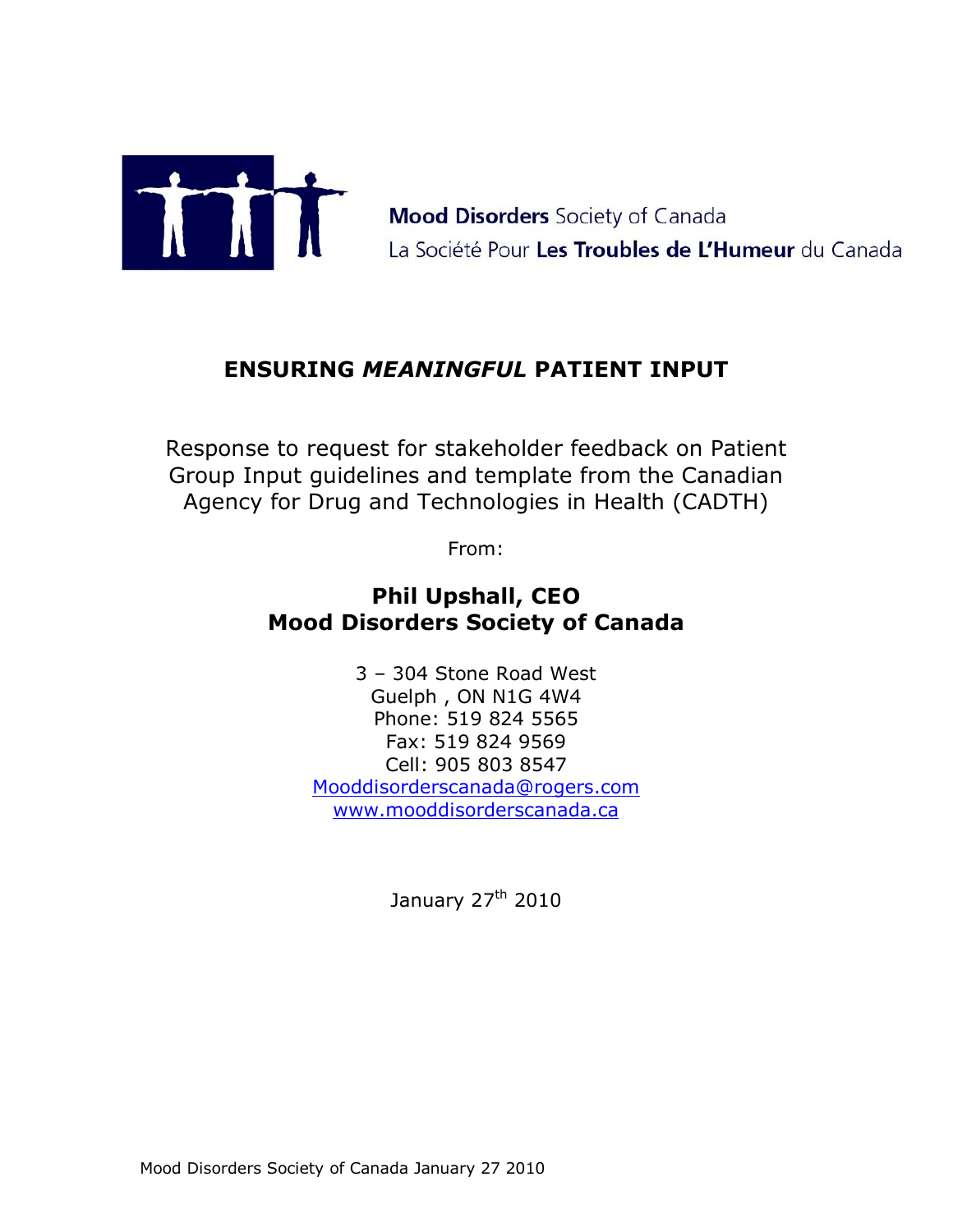# **Table of contents**

| Summary of recommendations                                                                                                                                    | 3                |
|---------------------------------------------------------------------------------------------------------------------------------------------------------------|------------------|
| 1. Introductory remarks                                                                                                                                       | 4                |
| 2. Barriers within the proposed process that prevent<br>patient groups from providing meaningful input                                                        | 4                |
| a) The drug review process itself<br>b) Tone<br>c) Creating a level playing field<br>d) Resources                                                             | 4<br>5<br>5<br>6 |
| 3. Barriers within the template that prevent patient<br>groups from providing meaningful input                                                                |                  |
| a) The conflict of interest stipulation<br>b) What are you asking us for, exactly?<br>c) Expectations regarding the methods for<br>gathering this information | 7<br>8<br>8      |
| d) What will you do with this information?<br>4. Conclusion                                                                                                   | 8<br>9           |
|                                                                                                                                                               |                  |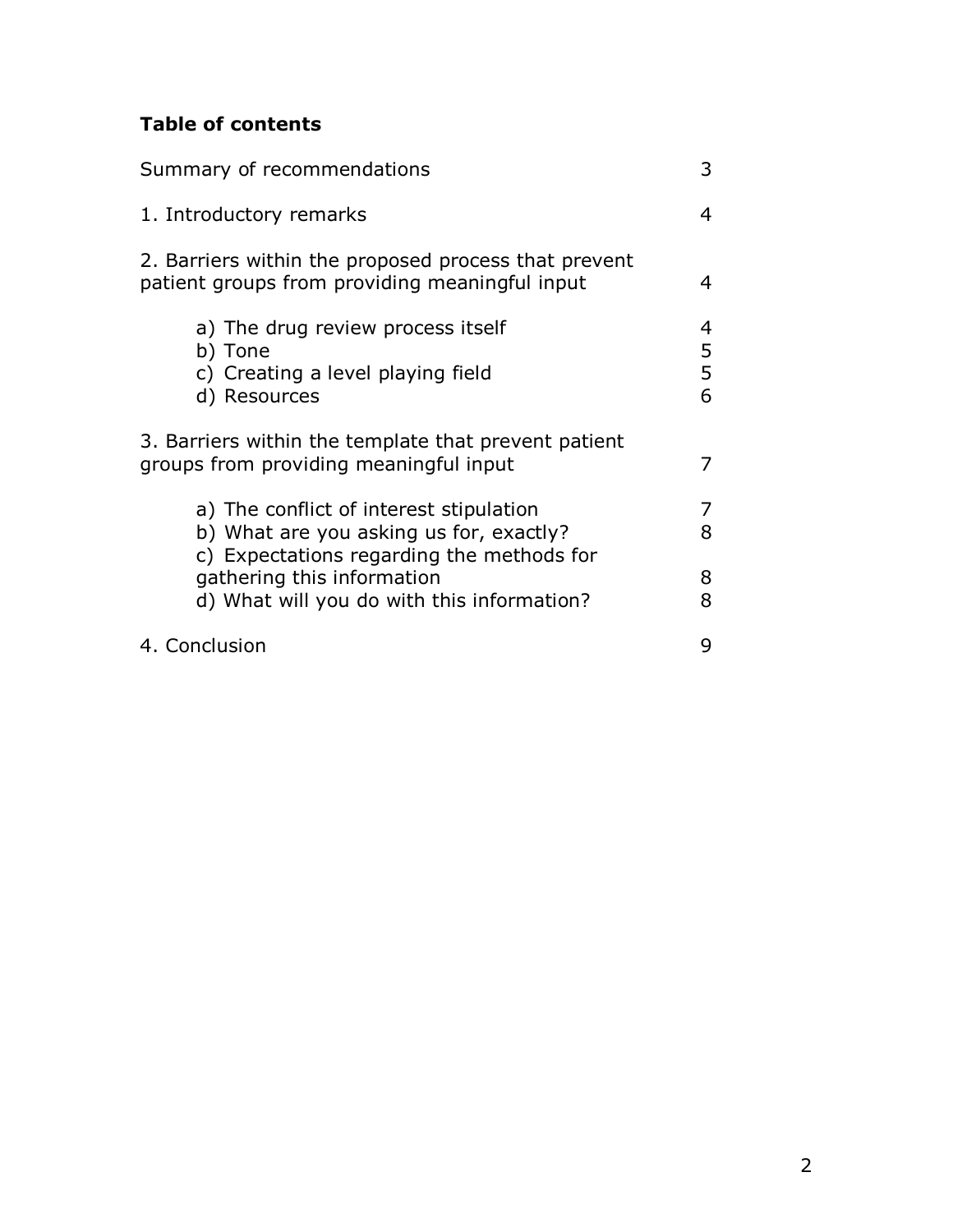#### **Summary of recommendations**

*Recommendation 1: All communication needs to be purged of jargon and insider language. Processes upon which comment is requested need to be clearly explained.* 

*Recommendation 2: Pay attention to the tone of your request for input from patient groups. Presently, your criteria for submissions are serving only your needs. There needs to be more pathways for patients to provide input and more time for them to do so.* 

*Recommendation 3: While it is a step forward to request patient input into the drug review process, there are numerous unrecognized and thus unaddressed structural barriers to our participation in the one and only proposed process.* 

*Recommendation 4: Your request for patient input may serve CADTHís needs but it ignores the reality of the limited resources most patient groups have. Completing the template is, in fact, highly labour-intensive and it requires considerable specialized expertise to frame our remarks in the context demanded. If CADTH wants patient input, and it seems that you do, you must design processes that speak to our reality and provide a choice of pathways for us to participate.* 

*Recommendation 5: The conflict of interest declaration must be crafted in the context of the actual relationships patient groups have with the pharmaceutical industry*.

*Recommendation 6: Your communication has to be much clearer regarding exactly what information you want from patient groups. There are numerous points of internal contradiction in both the guideline and the template. You need to consult patient groups about what information they want to provide.* 

*Recommendation 7: If you want patient groups to hold focus groups, conduct individual interviews or survey their membership to find out who has participated in a clinical trial for the drug under review, you have to give us the funding and the time to do so. Otherwise, scope your requirements in light of our reality.* 

*Recommendation 8: You need to be precise about what you will do with the information you are requesting along with the weight you will give it and how and when it will impact the decision-making process. You also need to be clear about what method you will use to let us know how our input has been used.* 

*Recommendation 9: Include patients and caregivers - right at the outset in crafting the processes and communications that relate to them. You will get communications that are clear, a process that works and the input you need.*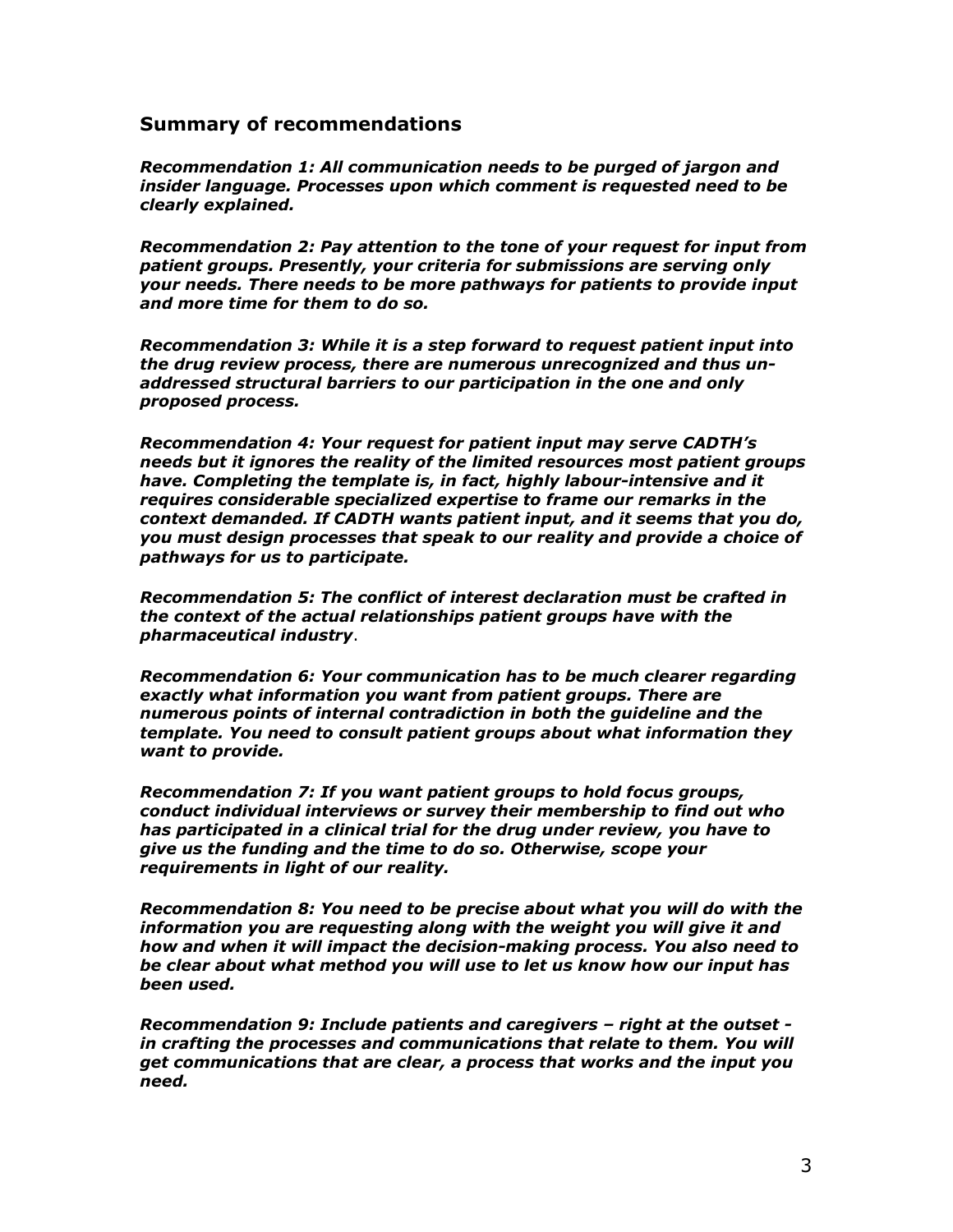## **1. INTRODUCTORY REMARKS**

Patients, more than any other group, have a profound stake in what drugs are approved in Canada as their lives are seriously affected, often in life or death situations.

For a number of years now, patients have been advocating for their meaningful involvement in the drug review process and, most important, in the decision-making regarding drug approvals so that their perspectives can be taken into account.

In the field of mental health, consumers and families have been involved in developing, delivering and evaluating services for approximately 25 years. We also sit on Boards of Directors, government task forces, research committees and other bodies of influence. As a result of our presence, the manner in which decisions are made about mental health services, research and government policies has been transformed.

Our involvement was initially met with tremendous resistance and, once recognized as inevitable, with multiple barriers to our meaningful inclusion.

In preparing to respond to your call for our input, I was reminded of the early days of patient involvement in the mental health field.

Note that I am going to be using the word "meaningful" repeatedly because that is the crux of the matter. Our participation has to have real meaning and impact or it is worse than useless for you to ask us for our views.

## **2. BARRIERS WITHIN THE PROPOSED PROCESS THAT PREVENT PATIENT GROUPS FROM PROVIDING MEANINGFUL INPUT**

#### **a) The drug review process itself**

Those intimately involved in the drug review process will likely admit that it is complicated  $-$  and critics argue that it is opaque. Certainly, it takes considerable research to obtain even a cursory understanding. Patients who attempt to inform themselves are met with a heavy barrage of jargon, acronyms, and complicated graphs (as the one contained in the Guidance document, for example).

In order for patients to have meaningful input they need communication that is straightforward and in language that is easily understood. You can look to the tenets of knowledge transfer in the research world to inform yourselves.

What clear language *does not* mean is dumbing down communications. What it does mean is clear explanations of the processes and identification of openings for meaningful patient input, along with an explanation of how the input will be taken into account and how patients will *know* that it's been taken into account.

As an illustration, groups like the Consumer Advocare Network take upon themselves the work of translating missives from CADTH (and others) so that their members can have an idea of what you are talking about. It should not be the patients' job to climb over this mountain of complexity to have their voices heard. Insider jargon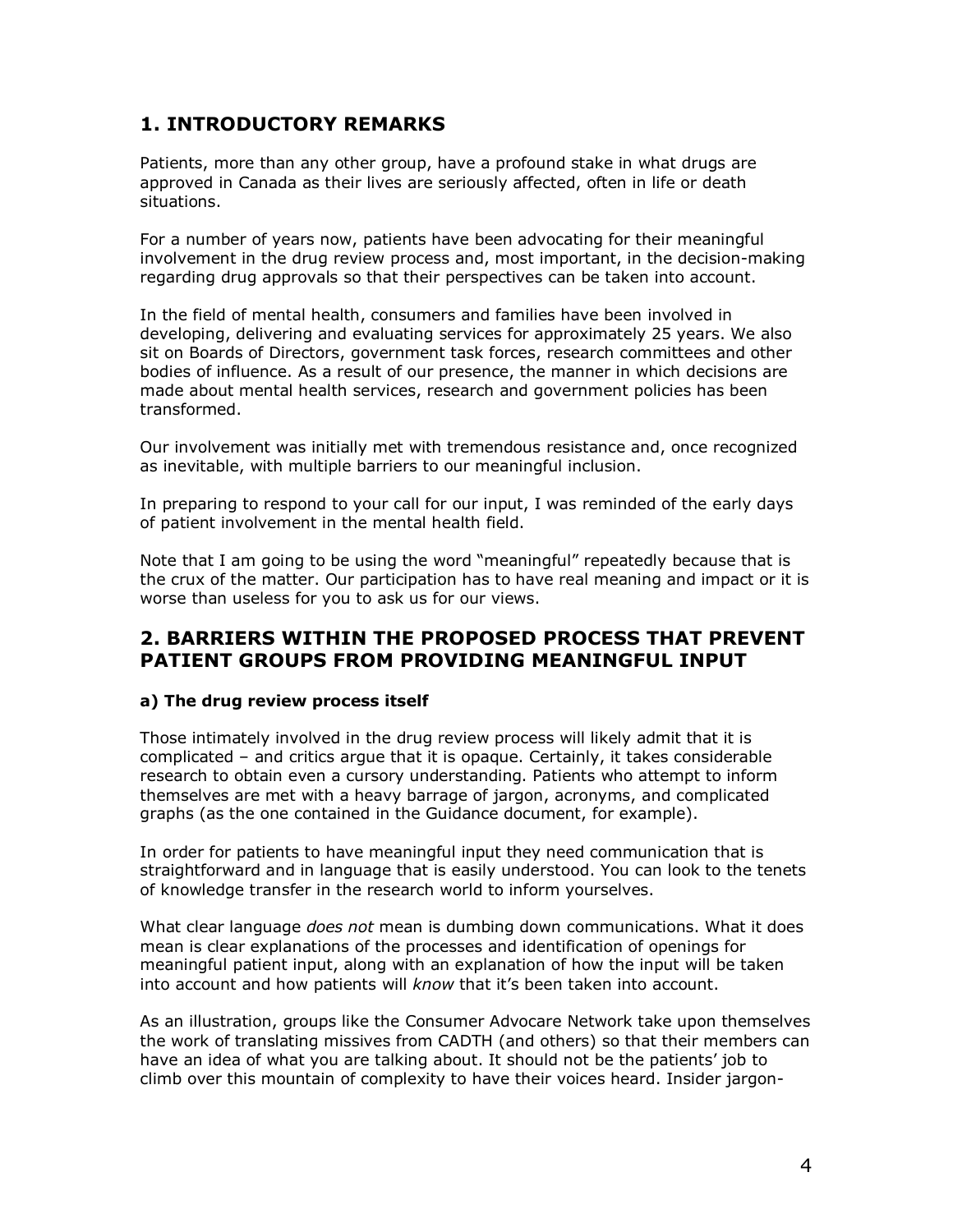ridden communication regarding the subject or process patients are being asked to comment upon constitutes a barrier to patient participation.

#### *Recommendation 1: All communication needs to be purged of jargon and insider language. Processes upon which comment is requested need to be clearly explained.*

### **b) Tone**

In your template and guideline, there is considerable space devoted to the rules of engagement. For example, no individuals can participate, only patient groups. There are a variety of types and sizes of patient groups - not all organized around a shared disease or condition. Which patient groups do you mean, exactly? Why are individuals excluded?

You invite patients (in groups) to provide any information they want to regarding living with their condition but it must be in six pages only  $(11 \text{ point font})$  - no page beyond six will be read and this must be done within 15 business days.

These admonitions may have a sensible rationale behind them but they read as curmudgeonly finger waving at patients who are prone (you seem to be saying) to taking too much time to tell their long-winded stories of suffering. Youíre busy people. You don't have time for that sort of patient input.

#### *Recommendation 2: Pay attention to the tone of your request for input from patient groups. Presently, your criteria for submissions are serving only your needs. There needs to be more pathways for patients to provide input and more time for them to do so.*

#### **c) Creating a level playing field**

One of the barriers to meaningful patient input is utilizing structures and communication pathways developed by and for professionals, researchers, drug companies and CADTH itself - without regard for the needs of the people from whom you are requesting input.

For example, if patients are going to be succinct and to the point, they need much more information on what they are to comment upon. Your guide says they can go to the data base and find out which drugs are under review but these drugs are listed in alphabetical order - by drug name not by condition. Patient groups would have to scroll through all 186 to find a drug relevant to their condition upon which to comment. An easy fix is a second data base where the drugs under review are sorted by condition.

A related problem is, where are patient groups to obtain unbiased and objective information on the supposed benefits of the drug under review? In order to provide meaningful commentary that is useful to the review process, patients will need an understanding of what difference the new drug is promising to make in their lives, along with associated risks and side effects.

Patient groups must subscribe to receive emails regarding drugs under review. Does this mean that you will alert, for example, the Mood Disorders Society of Canada when a new (or a new use for an old) psychiatric medication is under review. Or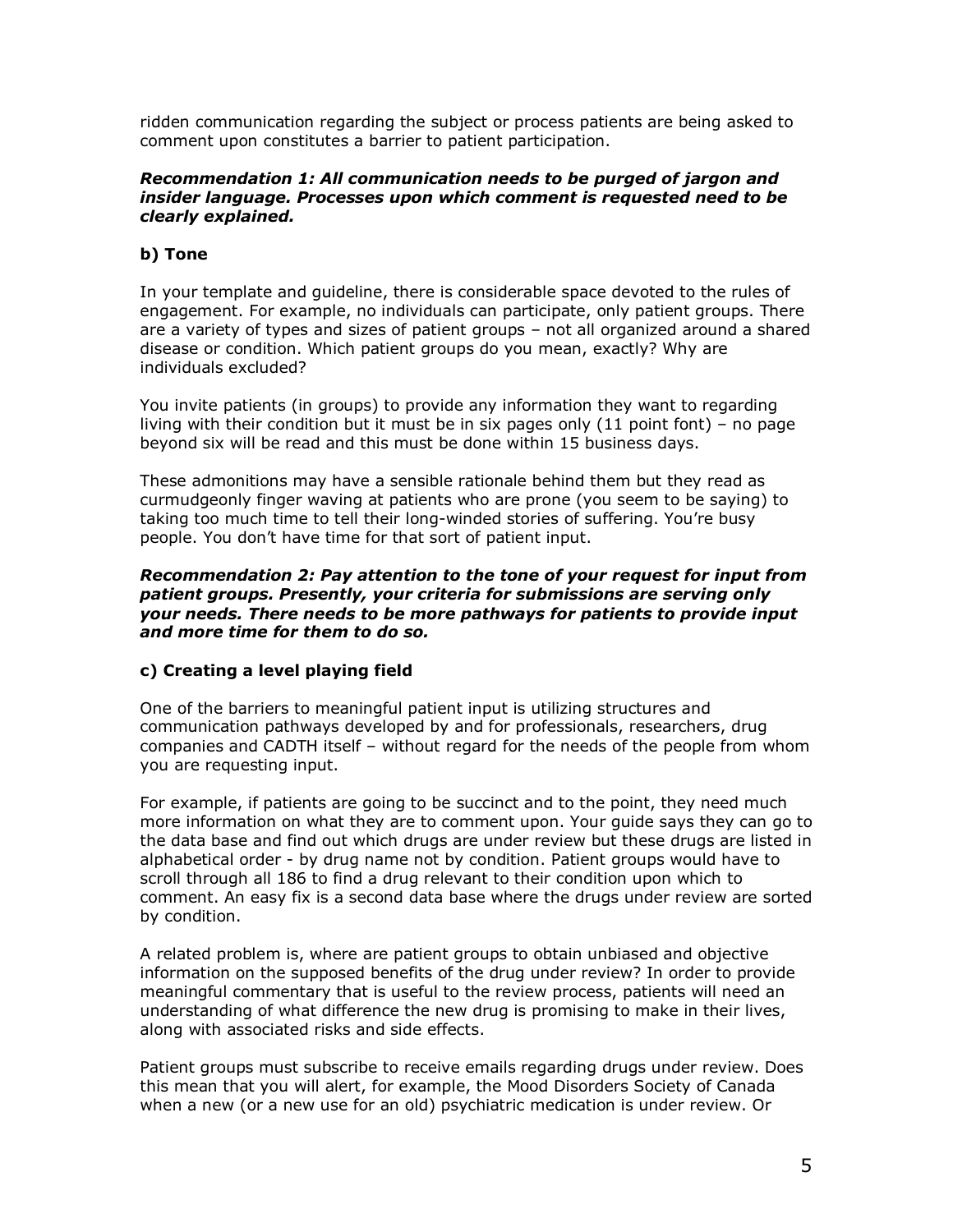does this mean you will send generic alerts to all registered patient groups and let them sort out whether or not there is anything of interest to them?

The navigability of the CADTH website is itself an issue - for anyone. Why visitors are required to fill out a short questionnaire every time they want to look at a document is a barrier to usership with no obvious utility.

#### *Recommendation 3: While it is a step forward to request patient input into the drug review process, there are numerous unrecognized and thus unaddressed structural barriers to our participation in the one and only proposed process.*

#### **d) Resources**

 $\overline{a}$ 

Large patient groups may have dedicated staff to respond to calls for input (noting that these calls come from multiple sources  $-$  all with their own complexities to be understood) but most patient organizations are small, with few resources other than dedicated volunteers. The federal government provides very little funding to such groups while the provinces are somewhat more generous. How are patient groups, without compensation, to find the resources to respond to your call for input? How are they, without compensation, to develop and nurture the necessary expertise so that our remarks can be framed within the context of substantial knowledge about the drug review process, provincial/territorial formularies and the purported promises made for the therapeutic value of the drug under review? And do this in 15 business days and in six pages. Would it not make sense to have other, less costly avenues for input?

Canadians are the highest per capita users of psychotropic medication in the world.<sup>1</sup> It follows that mental health consumer and family groups (we do not use the word patient) have a considerable stake in the drug approval process. In addition, people with mental illness are over represented among the poor, disabled and the elderly, meaning that they are dependent on medications approved for the provincial/territorial formularies. Yet the groups that represent their interests remain small and have very few resources. The process proposed for including patient input in the drug review process, as it is presently designed, would mean that we will not be able to participate  $-$  not because we don't want to but because we literally cannot.

*Recommendation 4: Your request for patient input may serve CADTHís needs but it ignores the reality of the limited resources most patient groups have. Completing the template is, in fact, highly labour-intensive and it requires considerable specialized expertise to frame our remarks in the context demanded. If CADTH wants patient input, and it seemsn that you do, you must design processes that speak to our reality and provide a choice of pathways for us to participate.* 

 $1$  Rehm, J., and Weeks, J. (2005) Abuse of controlled prescription drugs. In Substance abuse in Canada: Current challenges and choices. Ottawa: Canadian Centre on Substance Abuse. Available at: www.ccsa.ca.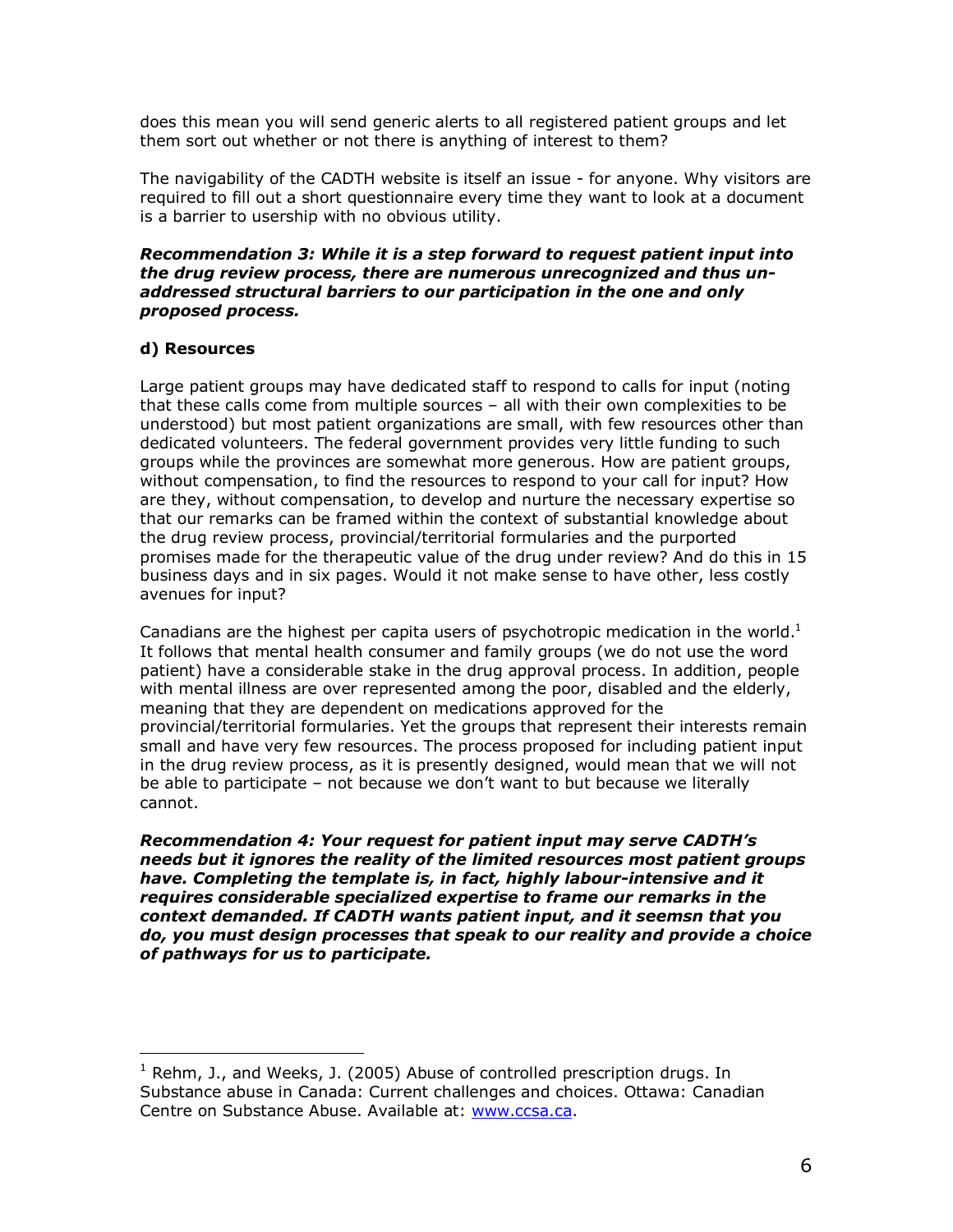## **3. BARRIERS WITHIN THE TEMPLATE THAT PREVENT PATIENT GROUPS FROM PROVIDING MEANINGFUL INPUT**

### **a) The conflict of interest stipulation**

Given recent public concerns regarding the obvious conflict of interest among contract researchers, the revelation that academics often lend their name to articles that were actually written by pharmaceutical company employees and the reality that 90% of drug trials are designed and funded by the same pharmaceutical companies that intend to market them, $<sup>2</sup>$  it is understandable that there is a</sup> heightened sensitivity at CADTH regarding real or perceived conflict of interest.

The strong language in the conflict of interest stipulation for patient groups is crafted, I assume, in response to the above sensitivity. However, it should be customized in light of the *actual* relationship patient groups have with pharmaceutical companies. Patient groups pursue grants from pharmaceutical companies for the purpose of general education. They make it clear verbally and in writing that they will not promote any product but, in the service of educating their constituents, will offer general information about all relevant medications through brochures and conferences - typically. In many cases, pharmaceutical companies provide grants for educational activities that have nothing whatsoever to do with medication. Patient groups also stipulate that their name can not be used in any commercial marketing material and that grants are only accepted if they are provided on an unconditional basis.

The Mood Disorders Society of Canadaís published policy is as follows:

"Specifically, we ask  $-$  and receive assurances  $-$  that:

- Corporate and organization partners provide donations free from encumbrances or restrictions.
- Our corporate partners and MDSC jointly agree that it is not in our mutually best interests for Mood Disorders Society of Canada to support, endorse or advertise any product or service.

MDSC honours its corporate supporters and partners through public acknowledgement on its website and through its various projects and publications.<sup>"3</sup>

I agree that patient group input could be placed in the context of declaring the grants they have received from specific pharmaceutical companies but this statement must be accompanied by a copy or a link to their policy that describes the unconditional circumstances under which grants are sought, received and used. Providing this information serves the goal of transparency as it shows clearly that patient groups have addressed the issue of conflict of interest head-on and have responded proactively with clear policies that are accepted by the pharmaceutical industry. This declaration also shows that how patient groups do business with the pharmaceutical industry is very different than how researchers, physicians and academics do business.

 $\overline{a}$ <sup>2</sup> Silversides, A. (2006). Women and health protection policy brief. Available at: http://www.whp-apsf.ca/en/documents/trans\_policy.html 3

<sup>&</sup>lt;sup>3</sup> Available at: http://www.mooddisorderscanada.ca/page/corporate-support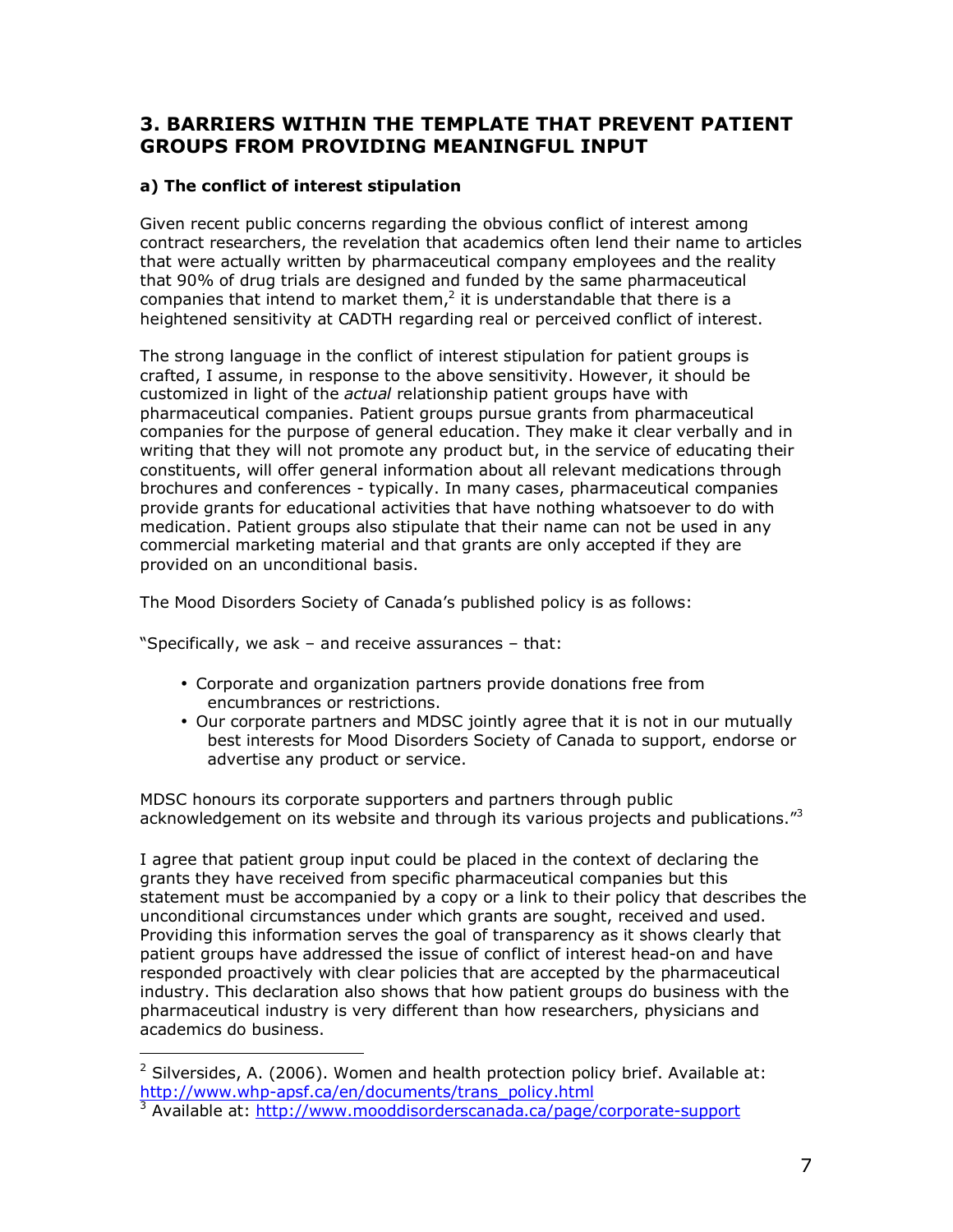#### *Recommendation 5: The conflict of interest declaration must be crafted in the context of the actual relationships patient groups have with the pharmaceutical industry*.

### **b) What are you asking us for, exactly?**

The template implies you want two levels of information. First, you seem to want general statements on how the condition affects people and their caregiver's on a day-to-day basis in the context of drugs currently available and second, how the lived experience would change if the drug under review became available. As per previous comments, how are we to respond to your second requirement when we have not been provided with objective information on what the new drug is supposed to do - along with its attendant risks? If you were to consult with patient groups, they might tell you that they would like to provide additional valuable information.

*Recommendation 6: Your communication has to be much clearer regarding exactly what information you want from patient groups. There are numerous points of internal contradiction in both the guideline and the template. You need to consult patient groups about what information they want to provide.* 

### **c) Expectations regarding the methods of gathering this information**

Given resource constraints, holding focus groups or conducting individual interviews is out of the question for most patient groups. And if a lack of resources weren't barrier enough, the timeline (15 days) is completely unrealistic. That said, these sorts of demands are not unique to CADTH where organizations routinely assume that patient groups, uncompensated and at lightening speed, will respond to any and all demands for information and input. In your case, you add to your demands by stating that you'd like to hear from people who have been on clinical trials or in receipt of manufacturerís compassionate supplies. How do you suppose we are to find out who among our membership has had these experiences (assuming they want to disclose) and then collect their opinions for your needs?

*Recommendation 7: If you want patient groups to hold focus groups, conduct individual interviews or survey their membership to find out who has participated in a clinical trial for the drug under review, you have to give us the funding and the time to do so. Otherwise, scope your requirements in light of our reality.* 

#### **d) What will you do with this information?**

Your rationale for needing this information is insufficiently explained. You say it will help in your decision-making but you leave it at that. At what point in your decisions will it be taken into account? How will it be analyzed and summarized  $-$  noting that we have a long history of providing our experiences only to have them misunderstood and mis-interpreted. What weight will you give our perspectives? How will we hear about what sort of influence we've had. At present, this appears to be one-way communication  $-$  we submit, you receive and we don't hear from you until you want another submission. Gone are the days where patient groups participate blindly based only on vague assurances that what they have to say will be taken seriously.